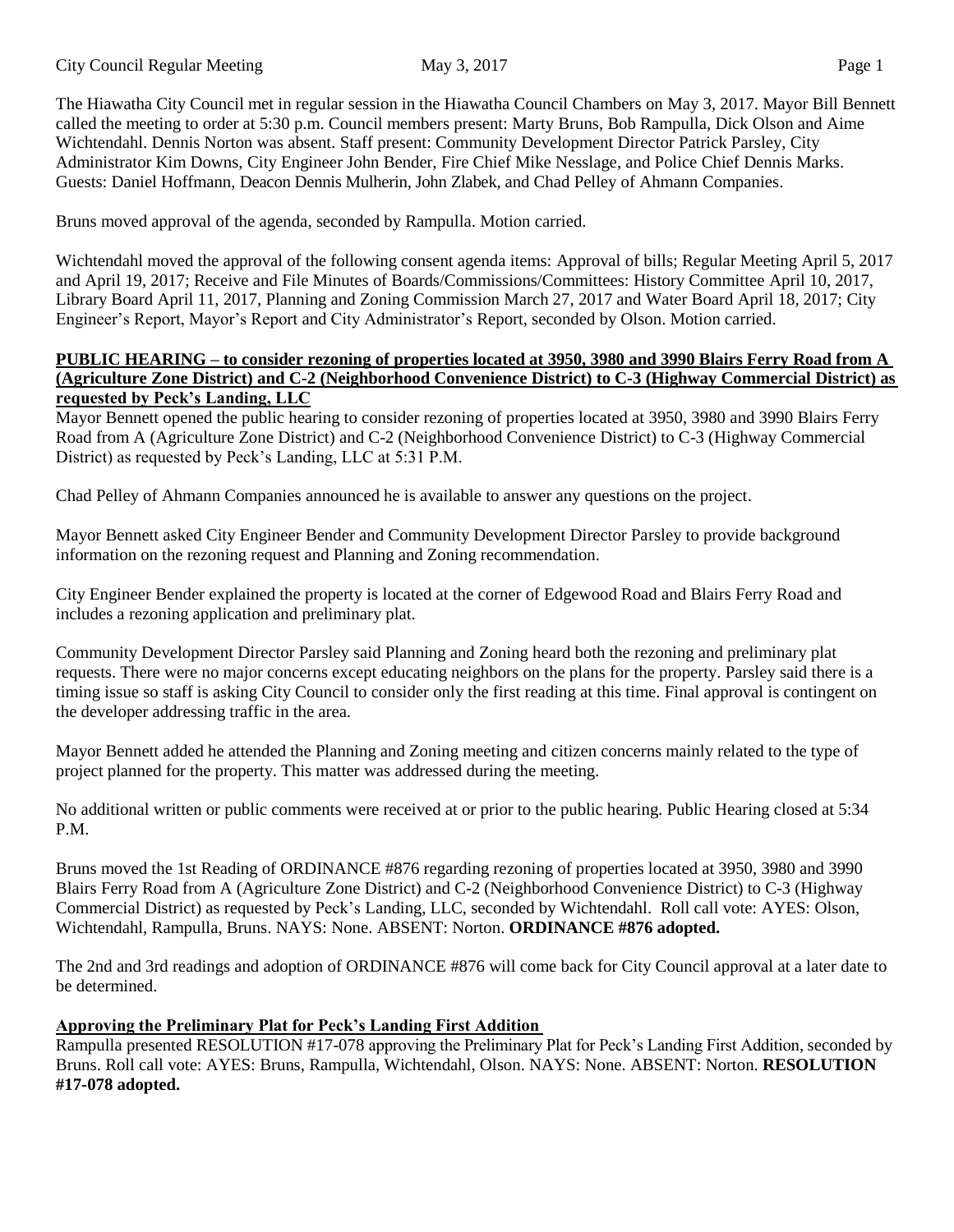#### **PUBLIC HEARING – on the authorization of a Loan Agreement and the issuance of Notes to evidence the obligation of the City thereunder - Not to Exceed \$1,485,000 General Obligation Capital Loan Notes**

Mayor Bennett opened the public hearing on the authorization of a Loan Agreement and the issuance of Notes to evidence the obligation of the City thereunder for the \$1,485,000 General Obligation Capital Loan Notes at 5:35 P.M.

No written or public comments were received at or prior to the public hearing. Public Hearing closed at 5:35 P.M.

#### **Instituting proceedings to take additional action on Not to Exceed \$1,485,000 General Obligation Capital Loan Notes**

Olson presented RESOLUTION #17-079 instituting proceedings to take additional action not to exceed \$1,485,000 General Obligation Capital Loan Notes, seconded by Wichtendahl. Roll call vote: AYES: Wichtendahl, Olson, Bruns, Rampulla. NAYS: None. ABSENT: Norton. **RESOLUTION #17-079 adopted.**

## **PUBLIC HEARING – on the authorization of a Loan Agreement and the issuance of Notes to evidence the obligation of the City thereunder - Not to Exceed \$3,780,000 General Obligation Capital Loan Notes**

Mayor Bennett opened the public hearing on the authorization of a Loan Agreement and the issuance of Notes to evidence the obligation of the City thereunder for the \$3,780,000 General Obligation Capital Loan Notes at 5:36 P.M.

No written or public comments were received at or prior to the public hearing. Public Hearing closed at 5:37 P.M.

# **Instituting proceedings to take additional action on Not to Exceed \$3,780,000 General Obligation Capital Loan Notes**

City Administrator Downs said \$1.5 million of the Notes are refinancing to a lower interest rate; estimating approximately \$33,000 in savings.

Rampulla presented RESOLUTION #17-080 instituting proceedings to take additional action on not to exceed \$3,780,000 General Obligation Capital Loan Notes, seconded by Wichtendahl. Roll call vote: AYES: Rampulla, Bruns, Olson, Wichtendahl. NAYS: None. ABSENT: Norton. **RESOLUTION #17-080 adopted.**

#### **Directing the advertisement for sale and approving electronic bidding procedures and Official Statement - \$5,265,000 (Dollar Amount Subject to Change) General Obligation Capital Loan Notes, Series 2017**

Olson presented RESOLUTION #17-081 directing the advertisement for sale and approving electronic bidding procedures and Official Statement for the \$5,265,000 (Dollar Amount Subject to Change) General Obligation Capital Loan Notes, Series 2017, seconded by Bruns. Roll call vote: AYES: Olson, Bruns, Wichtendahl, Rampulla. NAYS: None. ABSENT: Norton. **RESOLUTION #17-081 adopted.**

### Setting a public hearing date (May 17, 2017 @ 5:30 P.M.) to consider amending Hiawatha Code of Ordinance **Chapter 101 Storm Water Drainage System §101.01 Purpose, §101.03 Rates, and §101.06 Storm Water Emergencies by adding retention or detention basin to definitions, establishing rates by ordinance and providing clarification to fees for City staff work on privately owned storm sewer**

Wichtendahl presented RESOLUTION #17-082 setting a public hearing date (May 17, 2017 @ 5:30 P.M.) to consider amending Hiawatha Code of Ordinance Chapter 101 Storm Water Drainage System §101.01 Purpose, §101.03 Rates, and §101.06 Storm Water Emergencies by adding retention or detention basin to definitions, establishing rates by ordinance and providing clarification on fees for City staff work on privately owned storm sewer, seconded by Bruns. Roll call vote: AYES: Wichtendahl, Bruns, Olson, Rampulla. NAYS: None. ABSENT: Norton. **RESOLUTION #17-082 adopted.**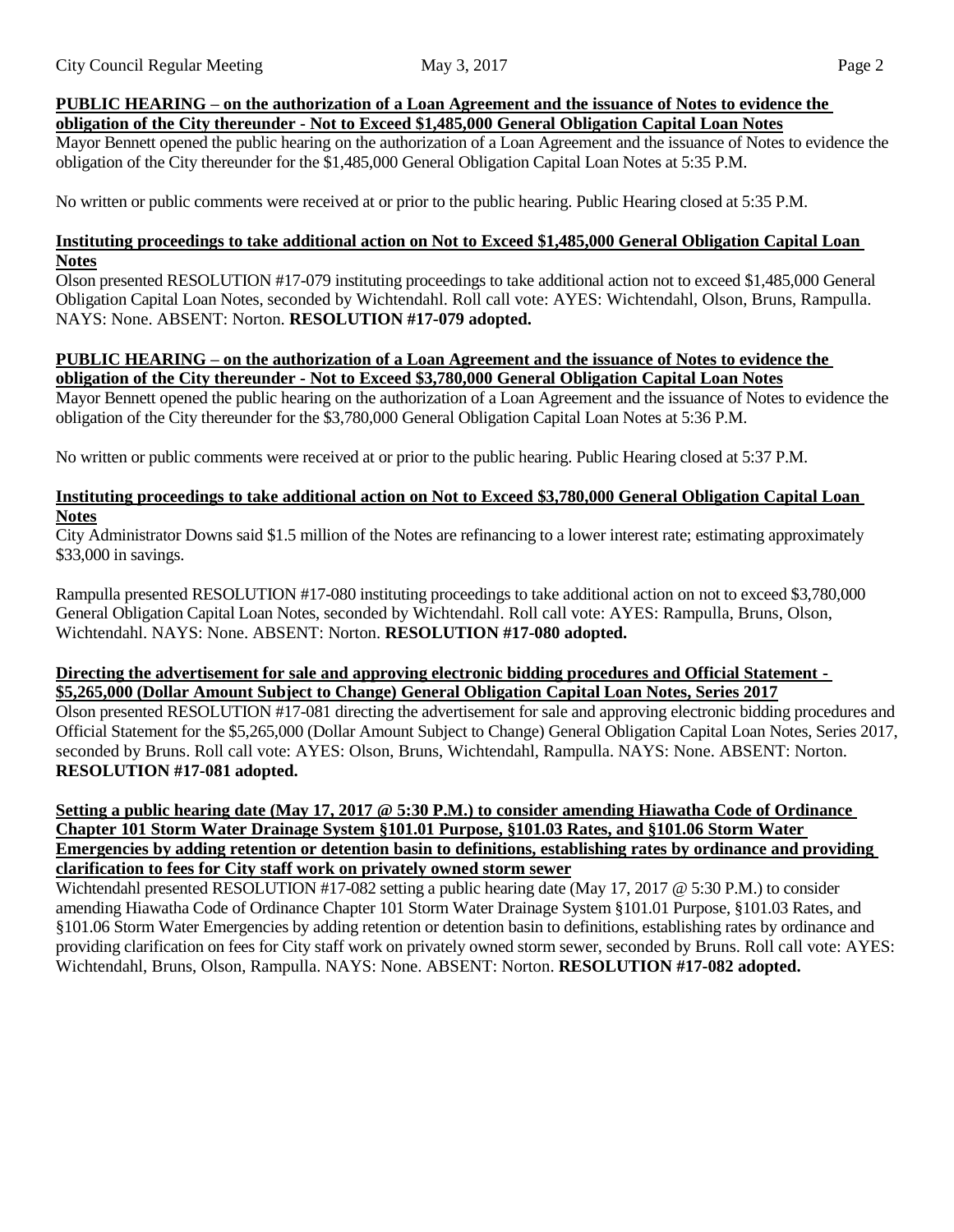## Setting a public hearing date (May 17, 2017 @ 5:30 P.M.) to consider amending Hiawatha Code of Ordinance **Chapter 102 Illicit Discharge to Storm Sewer System §102.05 Illicit Discharge Detection and Reporting, Cost** Recovery, §102.06 Suspension of Access to the City's Storm Sewer System, and §102.09 Appeal to allow flexibility **between City departments in administration and enforcement duties and assign City Council to hear appeals** Rampulla presented RESOLUTION #17-083 setting a public hearing date (May 17, 2017 @ 5:30 P.M.) to consider amending Hiawatha Code of Ordinance Chapter 102 Illicit Discharge to Storm Sewer System §102.05 Illicit Discharge Detection and Reporting, Cost Recovery, §102.06 Suspension of Access to the City's Storm Sewer System, and §102.09 Appeal to allow flexibility between City departments in administration and enforcement duties and assign City Council to hear appeals, seconded by Olson. Roll call vote: AYES: Bruns, Rampulla, Wichtendahl, Olson. NAYS: None. ABSENT: Norton. **RESOLUTION #17-083 adopted.**

# Setting a public hearing date (May 17, 2017 @ 5:30 P.M.) to consider amending Hiawatha Code of Ordinance **Chapter 162 Storm Water Runoff Control §162.04 Applicability, deleting §162.05 Affidavit of Disclosure of Property Interest, amending §162.19 Certification and Maintenance, and §162.21 Administration to modify regulations and add establishment of an advisory committee**

Bruns presented RESOLUTION #17-084 setting a public hearing date (May 17, 2017 @ 5:30 P.M.) to consider amending Hiawatha Code of Ordinance Chapter 162 Storm Water Runoff Control §162.04 Applicability, deleting §162.05 Affidavit of Disclosure of Property Interest, amending §162.19 Certification and Maintenance, and §162.21 Administration to modify regulations and add establishment of an advisory committee, seconded by Rampulla. Roll call vote: AYES: Rampulla, Wichtendahl, Olson, Bruns. NAYS: None. ABSENT: Norton. **RESOLUTION #17-084 adopted.**

# Approving an "At Your Own Risk" Building Permit to begin construction on a new commercial building for Studio **32 located at 950 Metzger Drive**

Wichtendahl presented RESOLUTION #17-085 approving an "At Your Own Risk" Building Permit to begin construction on a new commercial building for Studio 32 located at 950 Metzger Drive, seconded by Olson. Roll call vote: AYES: Bruns, Olson, Rampulla, Wichtendahl. NAYS: None. ABSENT: Norton. **RESOLUTION #17-085 adopted.**

# **Approving the plan of improvements installation for Dell Ridge Phase III**

Olson presented RESOLUTION #17-086 approving the plan of improvements installation for Dell Ridge Phase III, seconded by Rampulla. Roll call vote: AYES: Wichtendahl, Olson, Bruns, Rampulla. NAYS: None. ABSENT: Norton. **RESOLUTION #17-086 adopted.**

# **Accepting improvements installation for Heritage Green Twelfth Addition**

Rampulla presented RESOLUTION #17-087 accepting improvements installation for Heritage Green Twelfth Addition, seconded by Bruns. Roll call vote: AYES: Olson, Bruns, Wichtendahl, Rampulla. NAYS: None. ABSENT: Norton. **RESOLUTION #17-087 adopted.**

# Approving a sidewalk deferment for the property located at 1195 Boyson Road as requested by Brainiac Inc. on **behalf of Mercy Surgery Center/Wolfe Eye Clinic**

Olson presented RESOLUTION #17-088 approving a sidewalk deferment for the property located at 1195 Boyson Road as requested by Brainiac Inc. on behalf of Mercy Surgery Center/Wolfe Eye Clinic, seconded by Bruns. Roll call vote: AYES: Rampulla, Wichtendahl, Bruns, Olson. NAYS: None. ABSENT: Norton. **RESOLUTION #17-088 adopted.**

# Approving a 28E Agreement between the City of Hiawatha and Linn County for the construction of Phase I of the **Edgewood Road paving, grading and culverts project**

Bruns presented RESOLUTION #17-089 approving a 28E Agreement between the City of Hiawatha and Linn County for the construction of Phase I of the Edgewood Road paving, grading and culverts project, seconded by Wichtendahl. Roll call vote: AYES: Bruns, Rampulla, Olson, Wichtendahl. NAYS: None. ABSENT: Norton. **RESOLUTION #17-089 adopted.**

# **Approving the appointment of four (4) Fire Department Chaplains: Fr. Mark Ressler, Deacon Dennis Mulherin, Deacon Frank Easton, and Deacon Scott Zogg**

Fire Chief Nesslage thanked Deacon Dennis Mulherin of St. Elizabeth Church. Nesslage said there is a lot of stress in fire service and EMS and fire department members need resources; chaplains are only part of the plan. Nesslage mentioned City Council approved an employee assistance plan (EAP) previously. The Fire Department also does peer counseling training and watch and monitor staff, making referrals to counseling if necessary.